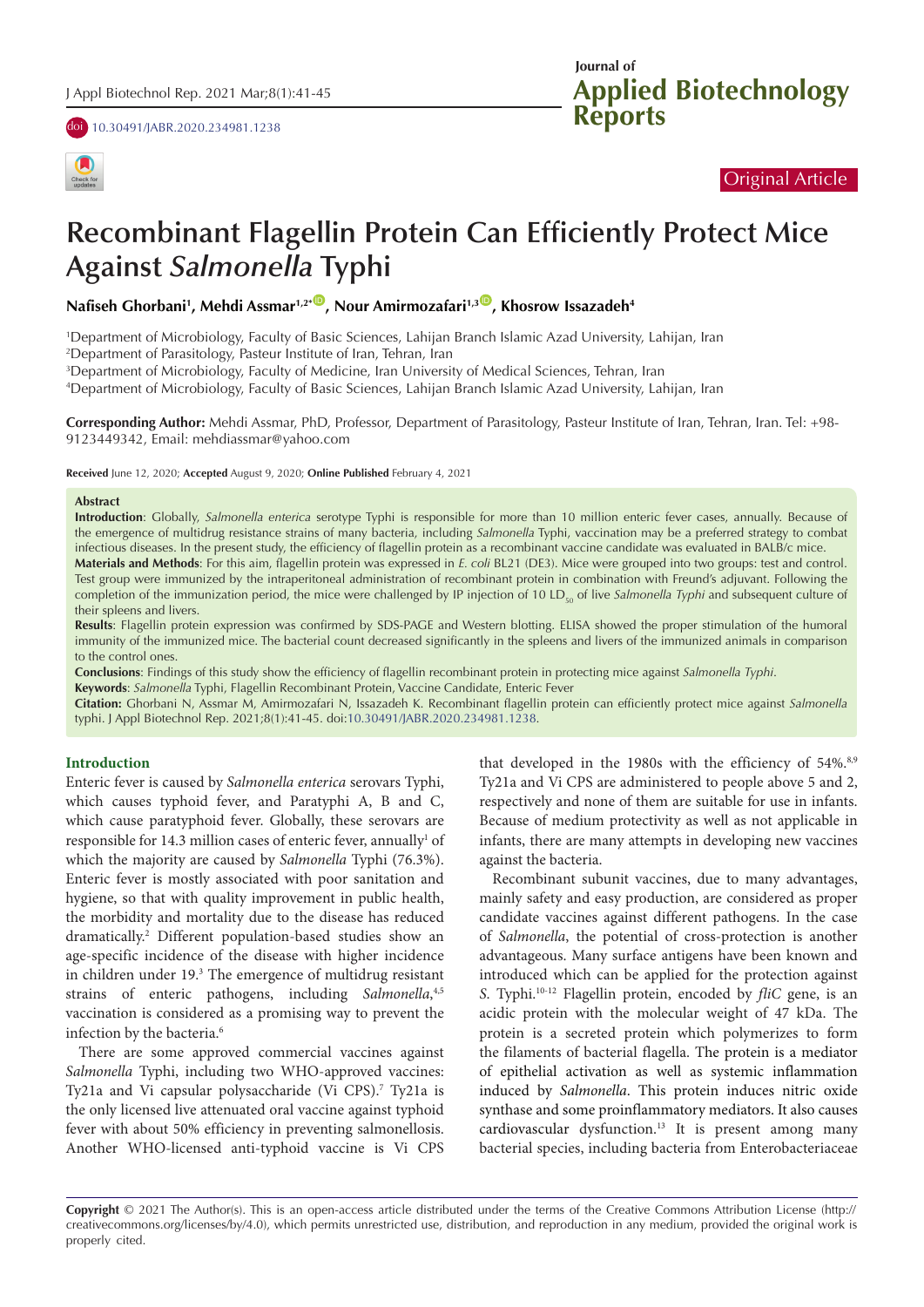pathogen in mice. protectivity of *Salmonella* Typhi's flagellin protein against this the present study, we investigated the immunogenicity and from *Salmonella* Typhi has not been evaluated yet. So, in however, the immunogenicity of its homolog, i.e. flagellin Typhimurium can protect mice against this pathogen; family. It has been shown that flagellin from *Salmonella*

## **Materials and Methods**

### *Ethic Statement*

1242 dated back July-20-2018. Islamic Azad University of Lahijan, Iran. The ethical code was institutional guideline of Animal Care and Use Committee at Animal experiments were carried out according to

## *Chemicals, Enzymes and Media*

Laboratories (USA). Luria-Bertani broth and agar were purchased from Difco were prepared from Sigma (Germany). Media cultures, tag antibodies and antibiotics (ampicillin and kanamycin) GoldBio (China). HRP-conjugated antibodies and anti-his (Iran). PCR reagents and DNA ladders were purchased from prestained protein ladder were prepared from SinaClon (Iran). Isopropyl β-D-1-thiogalactopyranoside (IPTG) and Acetic acid and ethanol were prepared from Mojallali Co.

## *Bacterial Strains*

and Technology (Iran). was prepared from Iranian Research Organization for Science Royan Institute (Iran). For challenge, *Bacillus subtilis* PY79 Expression vector *E. coli* BL21 (DE3) was prepared from

#### *Flagellin Protein Expression and Purification*

are publishing). of the sequence have been described elsewhere (detailed data index (CAI), codon frequency distribution (CFD) and GC% other bioinformatics analyses, including codon adaptation accession number of AY353376. Codon optimization and *fliC* gene sequence was adopted from GeneBank with the

using universal T7 promoter primers to amplify *fliC* gene. *E. coli* cells, polymerase chain reaction (PCR) was performed the heat shock method.<sup>14</sup> To confirm the transformation of was transferred into competent *E. coli* BL21 (DE3) cells using Bioneer Company (South Korea). The recombinant plasmid in pET28a (+) between BamHI and XhoI restriction sites by The codon-optimized gene was synthesized and cloned

was mixed with 5 µL of sample buffer (10 % SDS, 50 % glycerol, centrifuged at 13 000 g for 15 minutes. 20 µL of the supernatant Following 1 hour incubation at 37ºC, the samples were initial culture media and the pellet was dissolved by pipetting. mM Tris base, 8M urea, pH 8) was added to each 1 mL of saline. Then, 300 µL of lysis buffer (100 mM  $\text{NaH}_2\text{PO}_4$ , 10 The cells were collected and washed with phosphate-buffered the media and expression induction was continued for 4 h. (IPTG) with the final concentration of 1mM was added to culture reached 0.6, isopropyl β- d-1-thiogalactopyranoside grown in LB broth medium. When, the OD of the media To express flagellin protein, the transformed bacteria were were stored at -20°C until use. were determined by Bradford assay and the purified proteins was evaluated by SDS-PAGE. The concentrations of proteins column in non-denaturing condition $17$  and the purification was purified by using a nickel-nitrilotriacetic acid (NiNTA) of 1:5000 (Abcam, USA) was used. Recombinant flagellin conjugated anti-His tag antibody with the final concentration flagellin protein.<sup>16</sup> As the secondary antibody, mouse HRPmethanol) for 30 min.<sup>15</sup> Western blotting was done to confirm min and destained in destaining buffer (10 % acetic acid, 30 % was stained in Coomassie brilliant blue staining buffer for 15 visualize the proteins, including recombinant flagellin, the gel polyacrylamide gel electrophoresis (SDS-PAGE) gel. To pH 6.8) and electrophoresed on 12% sodium dodecyl sulfate 1 % bromophenol blue, 0.5 % 2-mercaptoethanol, 1 mM Tris,

#### *Immunization of Animal Models*

adjuvant. administrations. Mice in the control group received only Freund's incomplete adjuvant for the second, third and fourth (Freund's complete adjuvant for the first administration and 42 with 15 µg of flagellin admixed with Freund's adjuvant were immunized subcutaneously (SC) on days 0, 14, 28 and groups, each with 10 mice, one test and one control. Mice immunization schedule. The mice were grouped into 2 Female BALB/c mice (about 8-week-old) were used for

## *Evaluation of Humoral Immune Response by IgG Assay*

optical density was determined at 492 nm by an ELISA reader. stopped by addition of 100  $\mu$ L of 1 M H<sub>2</sub>SO<sub>4</sub> and the and the was added to the wells and after 10 minutes, the reaction was 0.02%  $H_2O_2$  and 0.2 mg/mL σ-phenylenediamine (OPD)] substrate [0.1 M citrate/phosphate buffer, pH 5, containing conjugated anti-mouse IgG was added to the wells. Then, well of mouse sera and incubation at 37ºC for 1 hour, HRPwith 5% skimmed milk. Following the addition of 100  $\mu$ L/ Wells were washed by washing buffer (PBST) and blocked flagellin was coated in each well of a microtiter plate (Nunc). mice as previously described.<sup>15</sup> Briefly, 5 µg of recombinant Anti-flagellin antibodies were measured in sera of immunized

## *Challenge Experiment*

counted.<sup>19</sup> Following 24 hours incubation at 37°C, the colonies were of each) were cultured on Trypticase Soy Agar (TSA) media. homogenized in 1500 µL Triton X-100. The samples (10 µL spleens and livers of the mice were collected and completely using cervical dislocation. Under sterile conditions, the 4 weeks after the last immunization.<sup>18</sup> The mice were killed injection of 10 LD<sub>50</sub> of live *Salmonella* Typhi to mice 2 and The immunogenicity of the formulation was evaluated by IP

#### *Statistical Analysis*

group of mice. In all determinations, a *P* value < 0.05 was as the mean ± standard errors SEM for at least 3 samples per significance of the data, *t* test was used. Data are presented GraphPad Prism 5 was used. To investigate the statistical For statistical analyses as well as the graphics generation,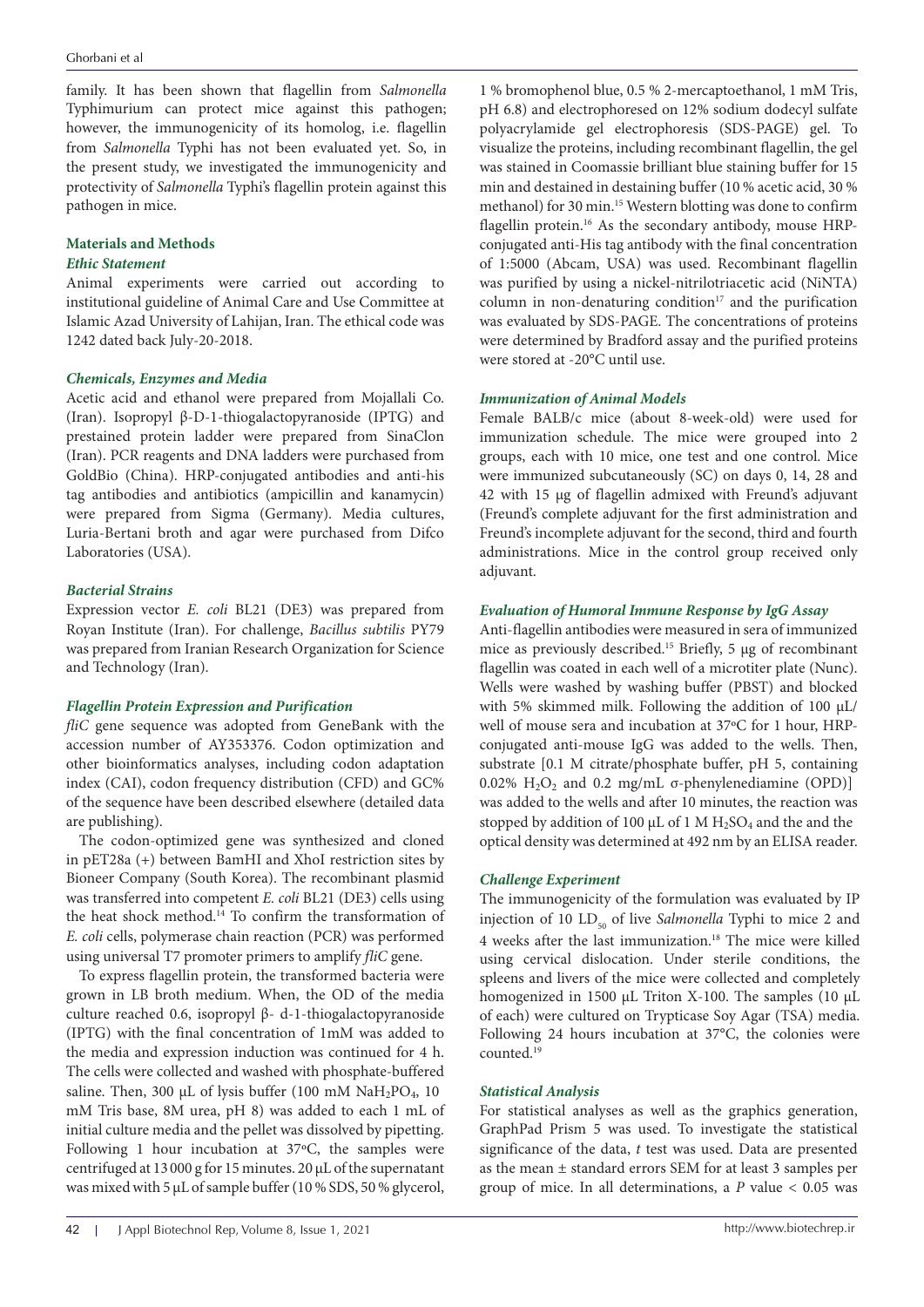#### **Results**

## *Production of Recombinant Flagellin Protein*

Bioinformatics analyses details have been described elsewhere (Data are publishing). Briefly, all required parameters were in a good situation; CAI was 0.98, CFD was 0 and the sequence's GC content was 50.95%.

Transfer of the recombinant plasmid into the competent *E. coli* BL21 (DE3) was confirmed by colony-PCR ([Figure](#page-2-0) [1](#page-2-0)). Amplification of the synthetic gene was conducted the universal primers (T7 promoter and terminator). Considering the addition of a 264 bp fragment to the *fliC* sequence, the amplified fragment has a size of 1830 bp.

Flagellin protein expression was evaluated by SDS-PAGE ([Figure 2](#page-2-1)). Two different colonies were examined for the expression of the recombinant protein and as it is seen in the figure both colonies were able to overexpress the flagellin protein. Western blot analysis further verified the recombinant flagellin expression [\(Figure 3\)](#page-2-2). Following the confirmation of the recombinant protein, it was purified by Ni-NTA column (owing to its His-tag) [\(Figure 4\)](#page-2-3).20 Gradual lowering the pH

<span id="page-2-0"></span>

Process Using T7 Universal Primers; Lane 1) pET28a intact plasmid;  $\frac{1}{100}$  through for Lane 2) 1 kb DNA Ladder; Lane 3-8) six different transformed  $\overline{\phantom{a}}$  washing the colonies; Lane 9) Negative control (no DNA as the template). **Figure 1.** Colony PCR for the Confirmation of the Transformation



**Figure 2.** Evaluation of the Expression of the Recombinant Flagellin Protein. Two transformed colonies were induced by 100 mM IPTG for **4. Lane 11** clone 1; Lane 2) induced clone 1; Lane 3) induced clone 2; Lane 4) un-induced clone 2. PL: Protein ladder. 4 h and the result was analyzed by SDS PAGE. Lane 1) un-induced

<span id="page-2-2"></span>

size marker; Lane 1 and 2) IPTG-induced and un-induced samples. Analysis Using HRP-Conjugated Anti-His Tag Antibody. M, protein **Figure 3.** Confirmation of the Recombinant Flagellin by Western Blot

<span id="page-2-3"></span>

<span id="page-2-1"></span>**Figure 1** of the Transformation Lane 1) cell lysate; Lane 2) prestained protein ladder; Lane 3) flowhe 1) pET28a intact plasmid; through following the introduction of lysate to the column; Lane 4-7)<br><sup>9)</sup> six different transformed  $(pH 5.8)$  and buffer E (  $pH 4.5$ ), but for  $pH 5.8$ ) and buffer E (  $pH 4.5$ ). washing the column with buffer B ( pH 8), buffer C (pH 6.3), buffer D **Figure 4**. Flagellin Purification Under Non-denaturing Condition.

value of the elution buffer (100 mM NaH2PO4, 10 mM Tris-HCl, 8 M urea) from 8.0 to 4.5 dissociated the protein from the column. At last, protein concentration was determined using the Bradford method.18

## *IgG Antibody Response*

The humoral immune response of the vaccinated mice was investigated by measuring serum IgG level of the animals using indirect ELISA method which the result can be seen in [Figure 5](#page-3-0). As it is shown in the figure, the recombinant flagellin protein elicited the humoral immune response efficiently (*P*  $< 0.001$ ).

#### *Animal Challenge*

Mice were treated with live *Salmonella* Typhi. Two days after the treatment, the mice were anesthetized and their spleens and livers were extracted for further analysis. Following the homogenization, these organs were cultured on trypticase soya agar (TSA) media. The grown bacteria were counted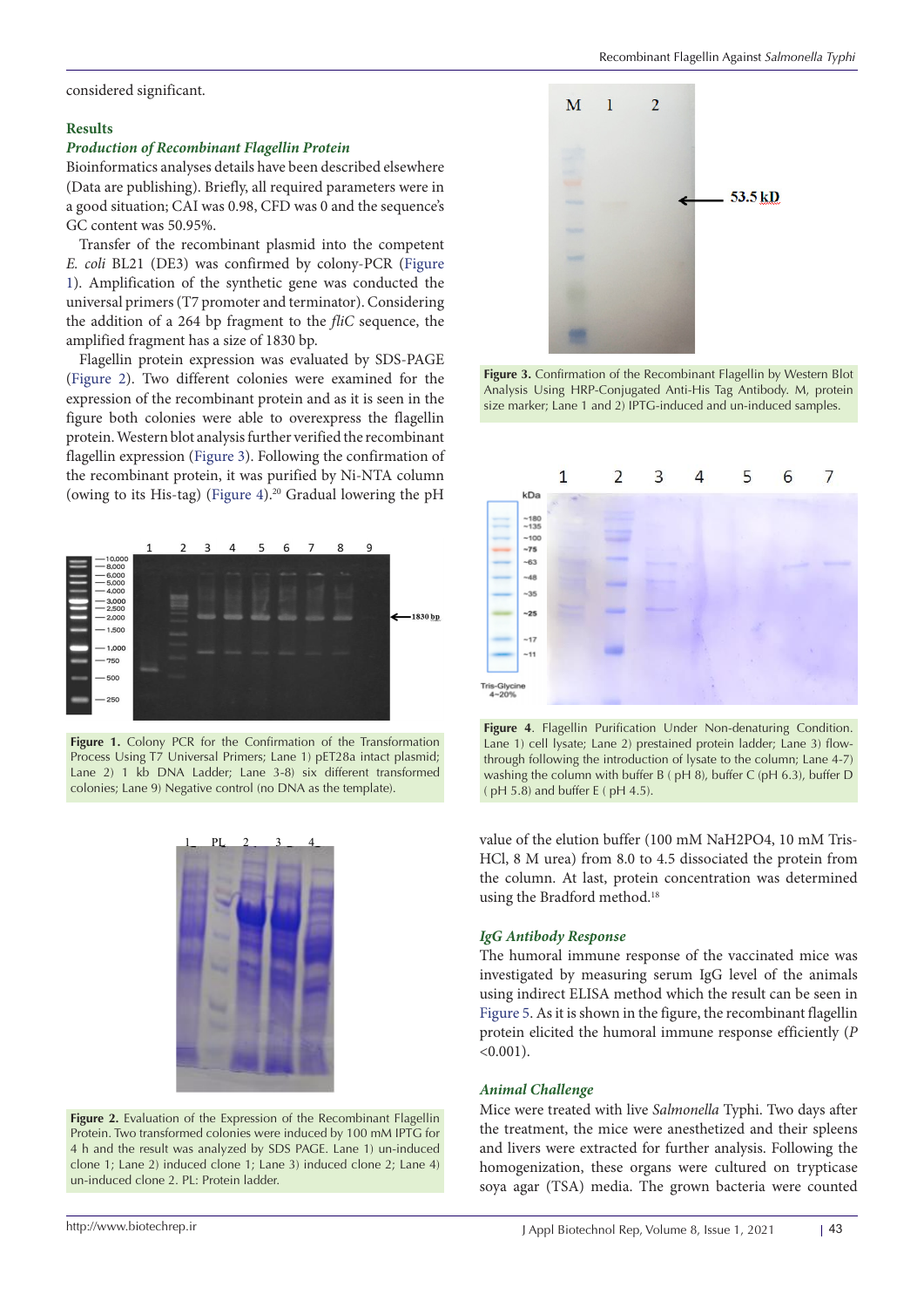after 16 h incubation at 38ºC. [Figure 6](#page-3-1) shows the number of bacterial cells:  $4.64 \times 10^8$  and  $2.06 \times 10^8$  for control and test groups, respectively. The number of the grown bacteria in two groups were significantly different (*P*<0.0001).

#### **Discussion**

Annually there are more than 12·5–20·6 million cases and 200 000 death due to typhoid fever.19,21 3% of the infected patients become chronic carriers and children are more susceptible to this infection.<sup>22</sup> Adequate sanitation and Improvement of water quality has a great impact on the infection control.23 However, because of the emergence of multidrug resistant strains of the causative agents of infectious

<span id="page-3-0"></span>

**Figure 5.** Serum IgG Response Following the Immunization Period. Indirect ELISA was performed to obtain the IgG antibodies titer in which FliC protein was coated in the plate and rabbit anti-mouse IgG conjugated with HRP were used as the secondary antibody for the detection.

<span id="page-3-1"></span>

**Figure 6.** Culturing the Spleens and Livers of Test and Control Mice on TSA Medium. Mice in the test group were immunized with FliC and those in the control group just received PBS.

diarrheal diseases, including *Salmonella* Typhi, there is a great need for developing efficient vaccines and therapeutics against the disease. $4,24,25$  In the present study the efficiency of *Salmonella's* flagellin protein as a vaccine candidate was investigated.

The flagellin protein was produced recombinantly in *E. coli* expression system. For the efficient expression, it was codonoptimized according to *E. coli* codon preference and some parameters such as CAI, GC% and CFD was set to optimized amount.26,27 The *flagellin* gene was cloned into pET28a (+), an efficient expression vector. In pET vectors the multiple cloning site is located downstream of the T7 promoter so the cloned gene can be efficiently transcribed in *E. coli* (DE3) cells, which have *T7 RNA polymerase* gene in their genomes.<sup>28</sup> The results of the expression analysis confirmed the appropriate optimization of the sequence.

The results of the challenge showed that the flagellin protein is a potent immunogen which can elicit a good protection against *S* Typhi. The immunogenicity of flagellin from other bacterial species has been already shown. For example, Lee et al showed that a truncated form of campylobacter jejuni's flagellin protein is able to elicit a protective immune response against this bacteria.<sup>29</sup> Roy et al found that flagellin protein from enterotoxigenic *E. coli* (ETEC) is a proper immunogen which can be used in ETEC vaccines.<sup>30</sup> In a study conducted by Lee at al, they showed that a flagellin protein from *Vibrio vulnificus* can induce protective immunity.<sup>31</sup> In *Salmonella* genus, the immunogenicity of flagellin protein has been proven. Strindelius et al investigated the elicited immune response following the oral or nasal immunization of mice with flagellin from *Salmonella* Enteritidis and found that the immunized mice had significantly lower degree of infection by the bacteria in comparison to the control group.32 Bobat et al showed that the recombinant flagellin from *Salmonella* Typhimurium can induce Th2 response in animal models.<sup>33</sup> Here we showed that this protein from *S*. Typhi is able to confer protective immunity against this bacterium.

#### **Conclusions**

Since the efficiency of the available vaccines against *S*. Typhi is relatively low,<sup>34</sup> our finding is of a great importance in developing a potent candidate vaccine against this bacterium. Surely, fusion of this protein with other immunogenic antigens from this bacterium can further promote its immunogenicity.

#### **Authors' Contributions**

All authors contributed equally to current study.

#### **Conflict of Interest Disclosures**

There is no potential conflict of interests relevant to this paper.

#### **Acknowledgements**

This work is a part of N. Ghorbani's PhD thesis. We appreciate all students and staff of the Department of Microbiology, Islamic Azad University of Lahijan for their warm and kind help.

#### **References**

- 1. The global burden of typhoid and paratyphoid fevers: a systematic analysis for the Global Burden of Disease Study 2017. Lancet Infect Dis. 2019;19(4):369-381. doi[:10.1016/s1473-3099\(18\)30685-6](https://doi.org/10.1016/s1473-3099(18)30685-6).
- 2. Buckle GC, Walker CL, Black RE. Typhoid fever and paratyphoid